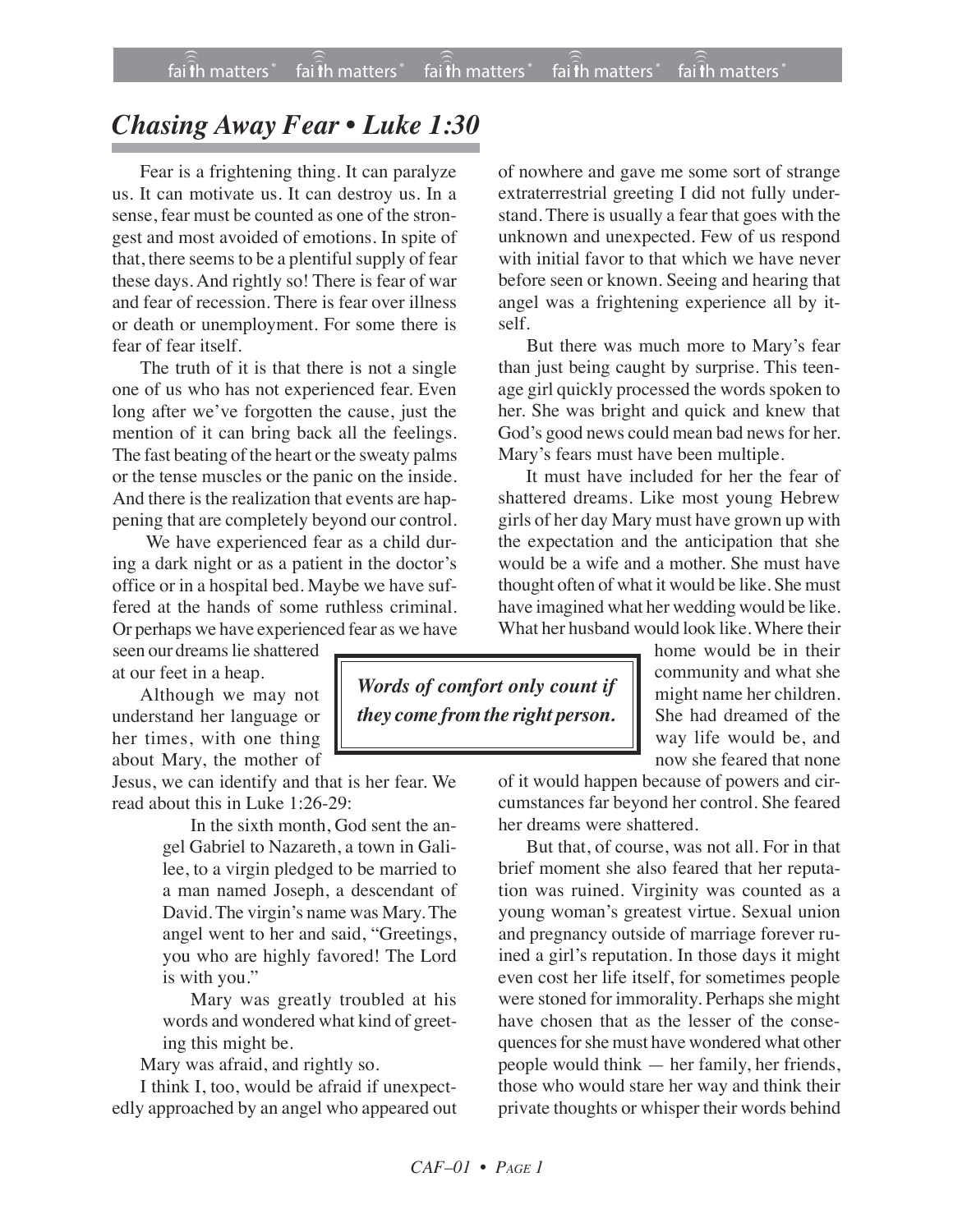her back. She might spend the rest of her life being propositioned by men who were looking for someone they thought was sexually easy.

She must have wondered about the shame that would come upon her parents and how they would deal with it. Whether they would love her. Whether they would forgive her, for surely they would never understand. Who would ever believe a pregnant teenager who insisted on her virginity? She feared that her reputation was ruined.

But she also must have feared that her relationships would be broken for she, like we, had lots of relationships that she counted to be the most valuable of her possessions. Friends of a lifetime, her parents and her family and, not least of all, Joseph, the man who had asked her to marry him. It's a vulnerable thing to give away your heart, to love somebody else and really care because then your heart can be broken. Mary had linked her heart with Joseph and now she was afraid that she would lose him.

But perhaps her greatest fear was fear of the unknown. Maybe "fear of the unknown" sums up all of Mary's fears and troubles. She was young, planning a wedding, embarking on life, ready to be grown up. She had hoped for the best and worried about the worst—but never did she expect an angel to break into her life with such news. It was an extraordinary experience.

What did it mean? What would happen? She had ten thousand questions but she really didn't even know what to ask. She was taken completely off guard. It was never part of her plan. And she was afraid of what might be.

But just as God had carefully chosen Mary from all the women of her day and all the women of history, so God had also carefully chosen an angel named Gabriel. He was the perfect angel for the job! He sensed her fear when she didn't speak a word. He connected with her heart. He interpreted the expression on her face. He understood her soul. And so, responding to Mary's fears, Gabriel gave his angel's answers.

The first of his answers were words of comfort on the outside. He said, "Do not be afraid, Mary, you have found favor with God." They were wonderful words. Fantastic words. Powerful words. Sensitive words. But let me ask you, when you are absolutely scared to death and someone says, "Don't be afraid," does that make you instantly not afraid? In many cases the answer is "yes". Words work. Words do chase away fears, depending on who speaks them.

When a child is sick in the night, parents often become frightened. They worry about the worst. They place a call to the pediatrician and then wait—it seems forever—for the doctor to call back. Or, there is the rush to the emergency room with the baby wrapped in a blanket. And when the doctor says, "Don't be afraid; everything will be fine", your fears are chased away.

Or you are worried about losing your job frightened about how to make the house payment and worried over loss of health insurance. Then word comes from your boss. He or she says, "Don't worry about it. We're going to take care of you. You'll be okay." And your heart is settled and fear is relieved, by just a word.

It's not that every word brings comfort! It depends on who speaks it. Words of comfort only count if they come from the right person.

Mary heard God's words straight from the lips of an angel! And those words count. When God says, "Do not be afraid," it is enough to settle any pounding heart, enough to quiet the most frightened emotions. "Do not be afraid, Mary, you have found favor with God."

Then the angel gave a second answer. To words of comfort on the outside he added the promise of Jesus on the inside: "You will be with child and give birth to a son, and you are to give him the name Jesus."

It was without doubt one of the most extraordinary promises ever made. It was the promise that something absolutely supernatural would happen inside of her. God himself in the person of Jesus would actually move inside the body of Mary. No longer a distant God in a